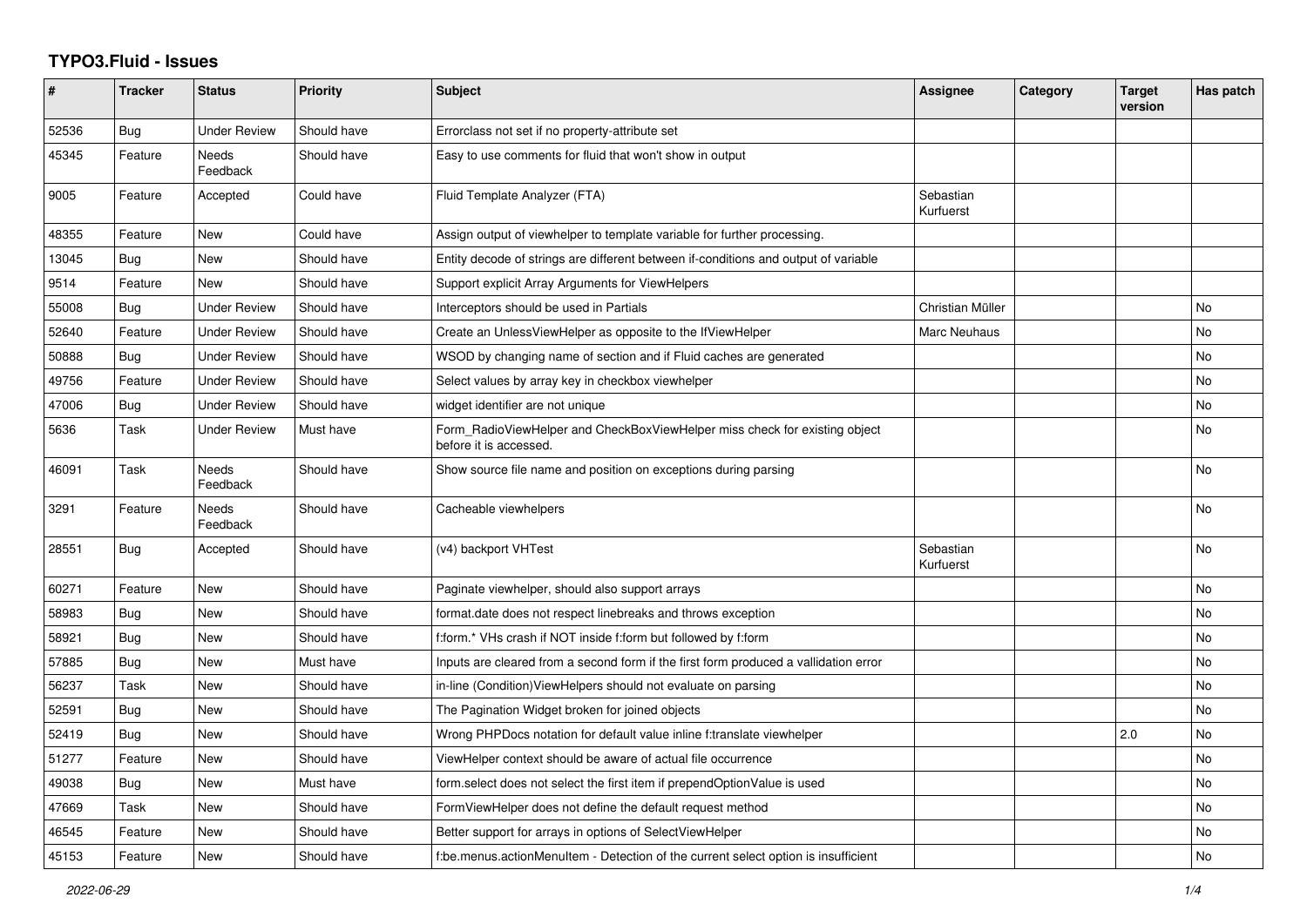| ∦     | <b>Tracker</b> | <b>Status</b>            | <b>Priority</b> | <b>Subject</b>                                                                                              | Assignee               | Category | <b>Target</b><br>version | Has patch |
|-------|----------------|--------------------------|-----------------|-------------------------------------------------------------------------------------------------------------|------------------------|----------|--------------------------|-----------|
| 43071 | Task           | New                      | Should have     | Remove TOKENS for adding fallback teplates in B                                                             |                        |          |                          | No        |
| 42743 | Task           | New                      | Should have     | Remove inline style for hidden form fields                                                                  |                        |          |                          | No        |
| 42397 | Feature        | New                      | Should have     | Missing viewhelper for general links                                                                        |                        |          |                          | No        |
| 40081 | Feature        | New                      | Should have     | Allow assigned variables as keys in arrays                                                                  |                        |          |                          | No        |
| 38130 | Feature        | New                      | Should have     | Checkboxes and multiple select fields should have an assignable default value                               |                        |          |                          | No        |
| 37095 | Feature        | New                      | Should have     | It should be possible to set a different template on a Fluid TemplateView inside an<br>action               | Christopher<br>Hlubek  |          |                          | No        |
| 33215 | Feature        | <b>New</b>               | Should have     | RFC: Dynamic values in ObjectAccess paths                                                                   |                        |          |                          | No        |
| 28554 | Bug            | New                      | Should have     | (v4) implement feature flag to disable caching                                                              |                        |          |                          | No        |
| 28553 | Bug            | New                      | Should have     | improve XHProf test setup                                                                                   |                        |          |                          | No        |
| 28552 | Bug            | New                      | Should have     | (v5) write ViewHelper test for compiled run; adjust functional test to do two passes<br>(uncached & cached) |                        |          |                          | No        |
| 28550 | Bug            | New                      | Should have     | (v4) make widgets cacheable, i.e. not implement childnodeaccess interface                                   |                        |          |                          | No        |
| 28549 | <b>Bug</b>     | <b>New</b>               | Should have     | make widgets cacheable, i.e. not implement childnodeaccess interface                                        |                        |          |                          | No        |
| 36559 | Feature        | New                      | Could have      | New widget progress bar                                                                                     |                        |          |                          | Yes       |
| 4704  | Feature        | New                      | Should have     | Improve parsing exception messages                                                                          |                        | Core     |                          |           |
| 1907  | Feature        | <b>New</b>               | Could have      | Default values for view helpers based on context                                                            |                        | Core     |                          |           |
| 46257 | Feature        | <b>Under Review</b>      | Should have     | Add escape sequence support for Fluid                                                                       |                        | Core     |                          | No        |
| 33394 | Feature        | <b>Needs</b><br>Feedback | Should have     | Logical expression parser for BooleanNode                                                                   | <b>Tobias Liebig</b>   | Core     |                          | No        |
| 62346 | Feature        | New                      | Could have      | f:comment should have high precende                                                                         |                        | Core     | 3.x                      | No        |
| 39990 | Bug            | New                      | Should have     | Same form twice in one template: hidden fields for empty values are only rendered<br>once                   |                        | Core     |                          | No        |
| 33551 | <b>Bug</b>     | New                      | Must have       | View helper values break out of a partial scope                                                             | Sebastian<br>Kurfuerst | Core     |                          | No        |
| 30555 | Feature        | <b>New</b>               | Could have      | Make TagBuilder more extensible                                                                             |                        | Core     |                          | No        |
| 27607 | Bug            | New                      | Must have       | Make Fluid comparisons work when first element is STRING, second is NULL.                                   |                        | Core     |                          | No        |
| 12863 | Bug            | New                      | Should have     | Attributes of a viewhelper can't contain a '-'                                                              | Sebastian<br>Kurfuerst | Core     |                          | No        |
| 10472 | Feature        | New                      | Could have      | Fluid Standalone distribution                                                                               |                        | Core     |                          | No        |
| 3481  | Bug            | New                      | Should have     | Use ViewHelperVariableContainer in PostParseFacet                                                           |                        | Core     |                          | No        |
| 51239 | Bug            | <b>Under Review</b>      | Must have       | AbstractViewHelper use incorrect method signature for "\$this->systemLogger->log()"                         | Adrian Föder           | Core     |                          | Yes       |
| 32035 | Task           | New                      | Should have     | Improve fluid error messages                                                                                |                        | Core     |                          | Yes       |
| 7608  | Feature        | New                      | Could have      | Configurable shorthand/object accessor delimiters                                                           |                        | Core     |                          | Yes       |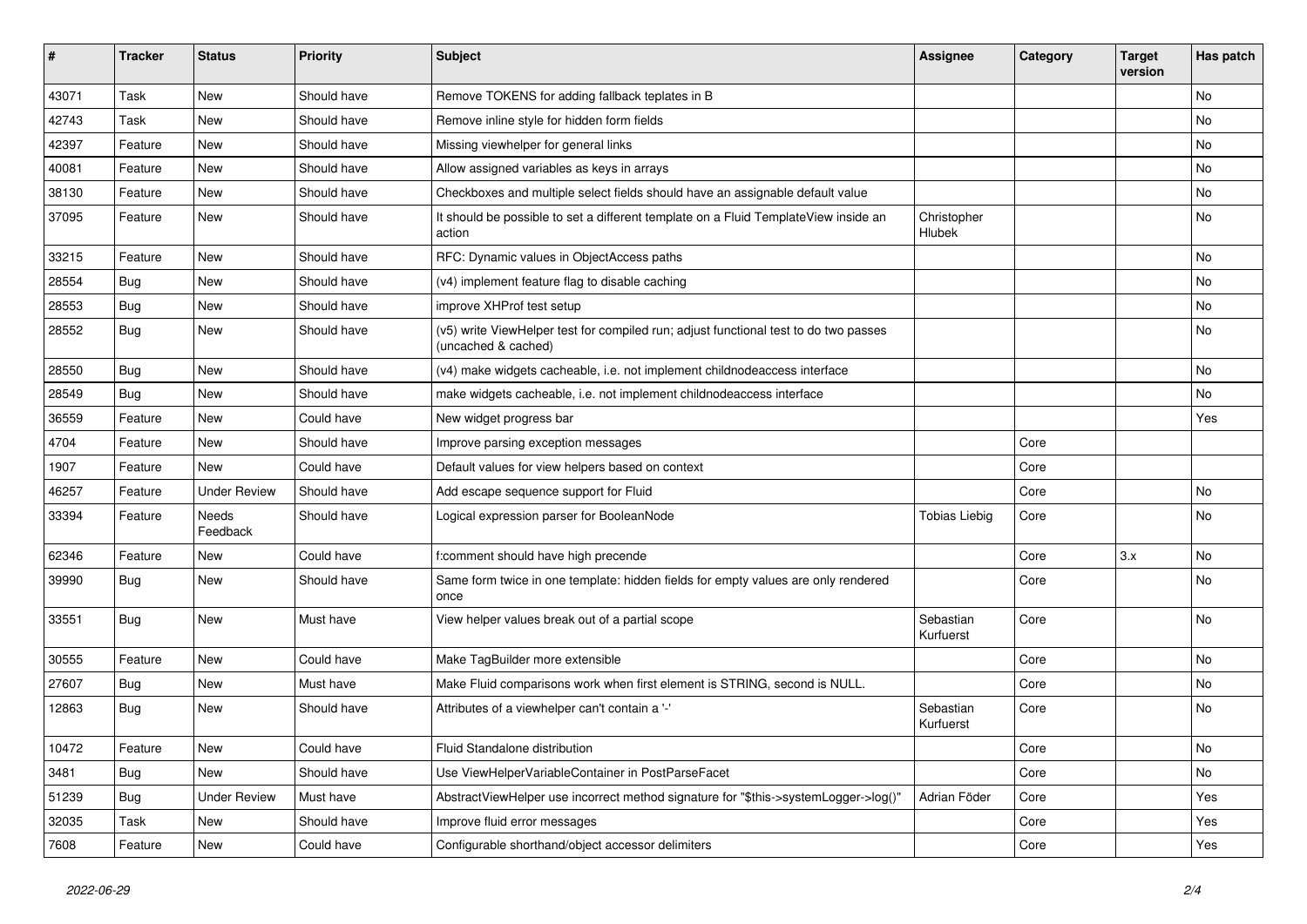| $\vert$ # | <b>Tracker</b> | <b>Status</b>       | <b>Priority</b> | <b>Subject</b>                                                               | Assignee                    | Category           | <b>Target</b><br>version | Has patch |
|-----------|----------------|---------------------|-----------------|------------------------------------------------------------------------------|-----------------------------|--------------------|--------------------------|-----------|
| 46289     | <b>Bug</b>     | Needs<br>Feedback   | Should have     | Enable Escaping Interceptor in XML request format                            |                             | View               | 2.0.1                    | No        |
| 8989      | Feature        | Needs<br>Feedback   | Could have      | Search path for fluid template files                                         |                             | View               |                          | No        |
| 60181     | Feature        | New                 | Could have      | Caching mechanism for Fluid Views/Templates                                  |                             | View               |                          | <b>No</b> |
| 45394     | Task           | New                 | Should have     | Forwardport Unit test for standalone view                                    |                             | View               |                          | No        |
| 43072     | Task           | New                 | Should have     | Remove TOKENS for adding templates fallback in Backporter                    |                             | View               |                          | No        |
| 38369     | Bug            | New                 | Must have       | Resource ViewHelpers should not fall back to request package                 |                             | View               |                          | <b>No</b> |
| 9950      | Task           | New                 | Should have     | Binding to nested arrays impossible for form-elements                        |                             | ViewHelpers        |                          |           |
| 65424     | <b>Bug</b>     | Under Review        | Should have     | SelectViewHelper must respect option(Value Label)Field for arrays            |                             | ViewHelpers        |                          | <b>No</b> |
| 59057     | Bug            | Under Review        | Must have       | Hidden empty value fields shoud be disabled when related field is disabled   | <b>Bastian</b><br>Waidelich | <b>ViewHelpers</b> |                          | <b>No</b> |
| 44234     | <b>Bug</b>     | <b>Under Review</b> | Should have     | selectViewHelper's sorting does not respect locale collation                 |                             | <b>ViewHelpers</b> | 2.1                      | <b>No</b> |
| 43346     | Feature        | <b>Under Review</b> | Should have     | Allow property mapping configuration via template                            | Karsten<br>Dambekalns       | <b>ViewHelpers</b> | 2.1                      | <b>No</b> |
| 40998     | Bug            | Under Review        | Should have     | Missing parent request namespaces in form field name prefix                  | Sebastian<br>Kurfuerst      | <b>ViewHelpers</b> | 1.1.1                    | No        |
| 34682     | <b>Bug</b>     | <b>Under Review</b> | Should have     | Radio Button missing checked on validation error                             |                             | ViewHelpers        |                          | <b>No</b> |
| 36662     | Bug            | Needs<br>Feedback   | Should have     | Checked state isn't always correct when property is collection               | Kevin Ulrich<br>Moschallski | ViewHelpers        | 1.1.1                    | No        |
| 33628     | <b>Bug</b>     | Needs<br>Feedback   | Must have       | Multicheckboxes (multiselect) for Collections don't work                     | Christian Müller            | ViewHelpers        |                          | <b>No</b> |
| 8491      | Task           | Needs<br>Feedback   | Should have     | link.action and uri.action differ in absolute argument                       | Karsten<br>Dambekalns       | <b>ViewHelpers</b> |                          | No        |
| 5933      | Feature        | Accepted            | Should have     | Optional section rendering                                                   | Sebastian<br>Kurfuerst      | ViewHelpers        |                          | No        |
| 60003     | Feature        | New                 | Should have     | Add required-Attribute to f:form.password                                    |                             | ViewHelpers        |                          | <b>No</b> |
| 54284     | Bug            | New                 | Should have     | Default Option for Switch/Case VH                                            |                             | ViewHelpers        |                          | No        |
| 54195     | Task           | New                 | Should have     | Rename and move FormViewHelper's errorClass value, currently 'f3-form-error' | Adrian Föder                | <b>ViewHelpers</b> |                          | No        |
| 51100     | Feature        | New                 | Must have       | Links with absolute URI should have the option of URI Scheme                 |                             | ViewHelpers        |                          | <b>No</b> |
| 49600     | <b>Bug</b>     | <b>New</b>          | Should have     | f:form tag shown as a HTML on frontend                                       |                             | <b>ViewHelpers</b> |                          | <b>No</b> |
| 40064     | Bug            | New                 | Must have       | Multiselect is not getting persisted                                         |                             | ViewHelpers        |                          | <b>No</b> |
| 39936     | Feature        | <b>New</b>          | Should have     | registerTagAttribute should handle default values                            |                             | <b>ViewHelpers</b> |                          | No        |
| 37619     | Bug            | New                 | Should have     | Fatal Error when using variable in name attribute of Section ViewHelper      |                             | ViewHelpers        |                          | <b>No</b> |
| 36410     | Feature        | New                 | Should have     | Allow templates to send arguments back to layout                             |                             | ViewHelpers        |                          | No        |